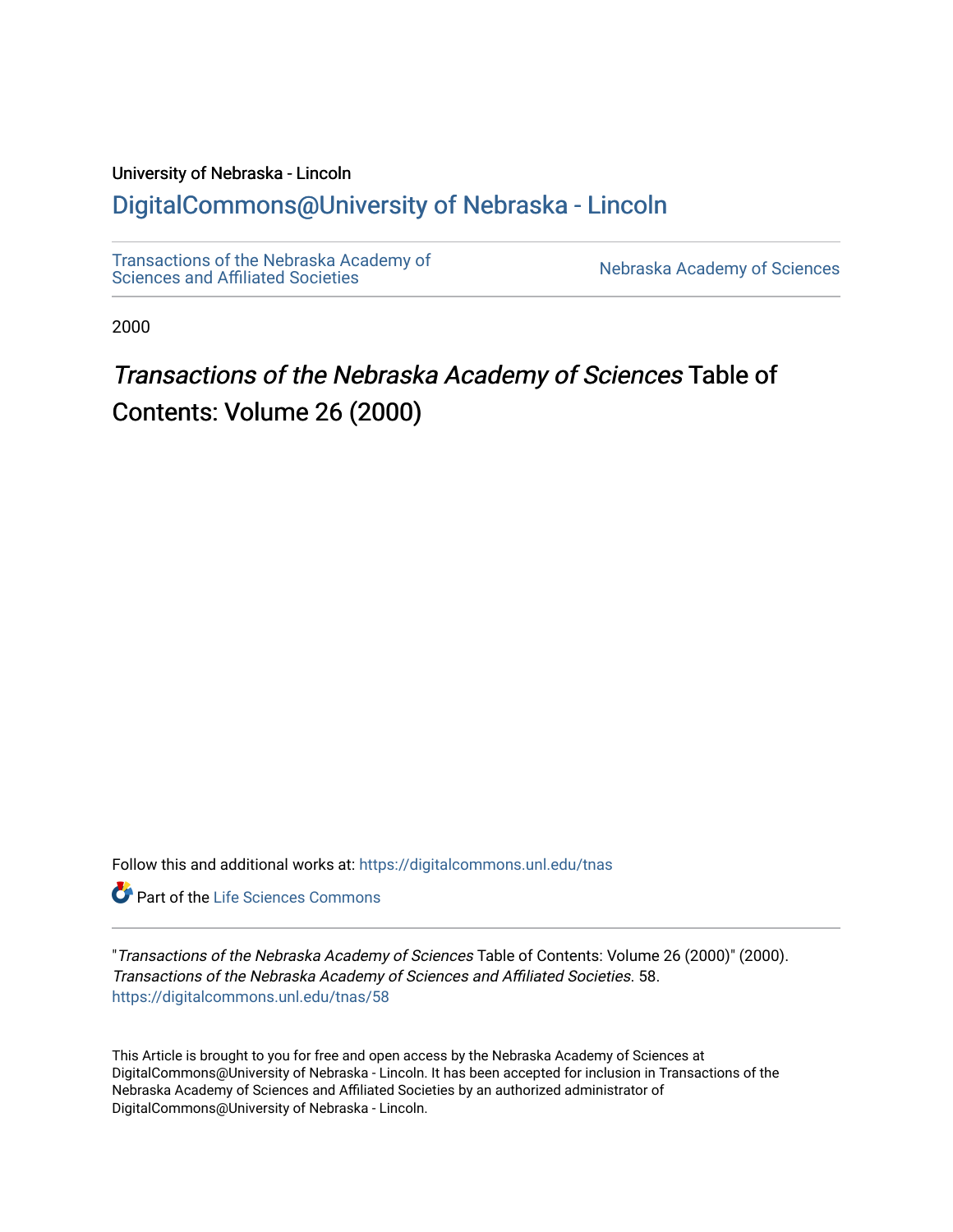#### **STATE BOARD OF EDUCATION**

#### **AND**

#### **STATE BOARD OF VOCATIONAL EDUCATION**

Kimberly Peterson Ann Mactier Beverly Peterson, president Rick Savage Stephen Sherr Frederic Meyer Kathy Wilmot Katherine Piller

Lincoln Omaha Oakland Omaha Hastings St. Paul Beaver City Omaha

District 1 District 2 District 3 District 4 District 5 District 6 District 7 District 8

#### **DEPARTMENT OF EDUCATION**

Douglas D. Christensen, Commissioner of Education 301 Centennial Mall South, Lincoln, Nebraska 68509-4987

#### Establishment of the *Transactions of the Nebraska Academy of Sciences*

In 1969, during its eightieth session, the State Legislature of Nebraska passed Legislative Bill 776, which appropriated funds to aid the Nebraska Academy of Sciences in the publication of scientific works submitted by Nebraska scientists. Volumes I and II of the *Transactions* were published under this arrangement, but Volume III was privately financed. Volume IV and succeeding volumes are being published under the auspices of the Nebraska Department of Education with funds authorized by the State Legislature, supported by the last five governors, J. James Exon, Charles Thone, Robert Kerrey, Kay A. Orr, and E. Benjamin Nelson. Volume XI was supported by the Nebraska Department of Education, but the publishing of Volume XI-Special Issue, Symposium *(Man and the Changing Environments in the Great Plains),* August 1983, was made possible by a grant from the Peter Kiewit Charitable Trust, Omaha, Nebraska. The Symposium on 16-18 April 1980 was sponsored by the Center for Great Plains Studies, College of Arts and Sciences, University of Nebraska-Lincoln and the Institute for Tertiary and Quaternary Studies (TER-QUA), formerly a Division of the Nebraska Academy of Sciences.

> Published by THE NEBRASKA ACADEMY OF SCIENCES

Funded by THE NEBRASKA DEPARTMENT OF EDUCATION

Printed by DAS Print Shop Department of Administrative Services, Lincoln

# **2000**

The cover design represents the merging of the disciplines of the biological and social sciences with those of the earth and physical sciences.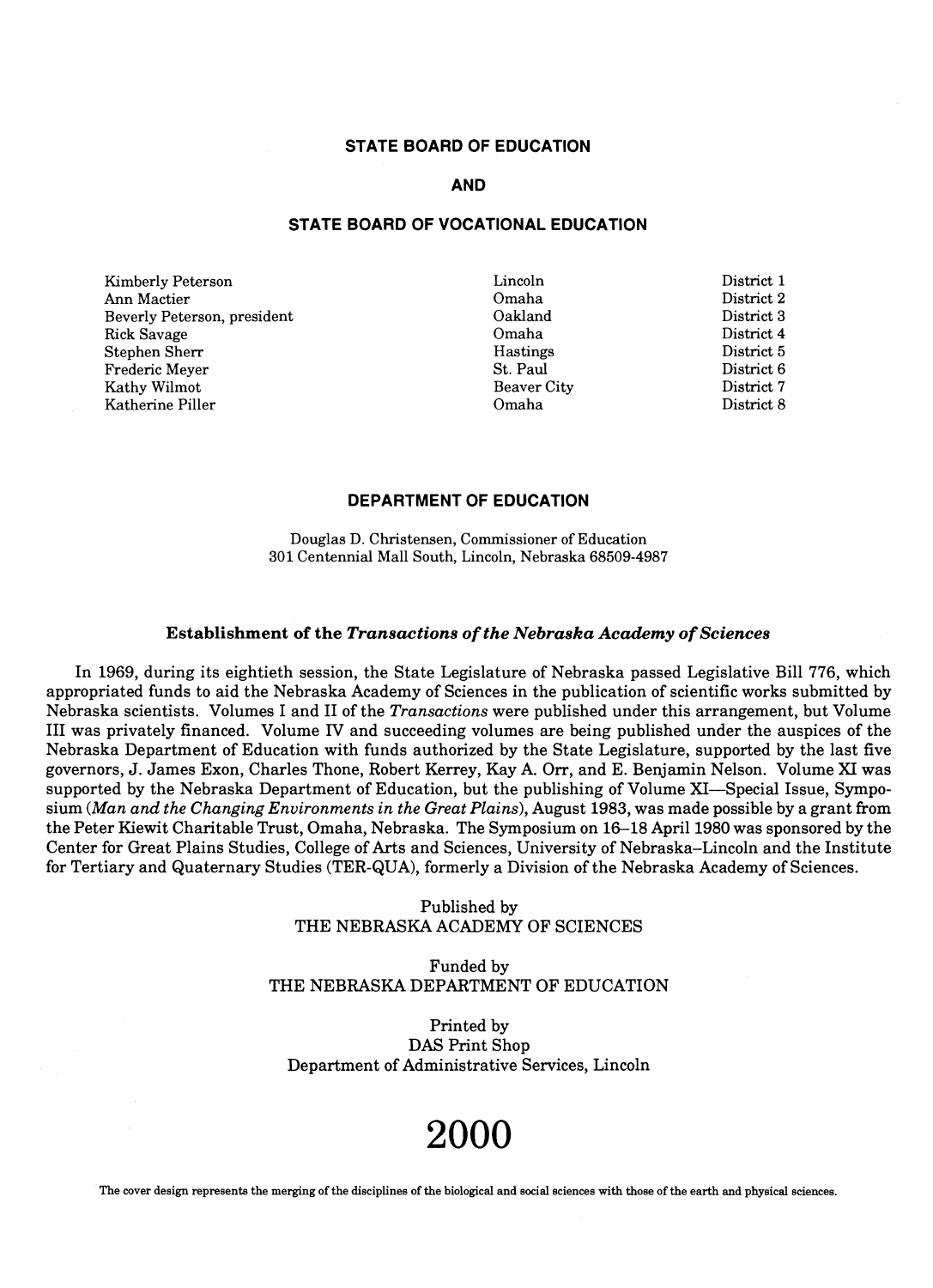# **TRANSACTIONS OFTHE NEBRASKA ACADEMY OF SCIENCES**

# **Volume 26 2000**

ISSN 0077 6351

#### **DIVISIONS OF THE NEBRASKA ACADEMY OF SCIENCES**

Nebraska Association of Teachers of Science, NATS

#### **AFFILIATED SOCIETIES OF THE NEBRASKA ACADEMY OF SCIENCES**

American Association of Physics Teachers, Nebraska Section, AAPT Friends of Loren Eiseley Lincoln Gem and Mineral Club, Inc. Nebraska Chapter, National Council for Geographic Education Nebraska Geological Society Nebraska Graduate Women in Science Nebraska Ornithologists' Union Nebraska Psychological Association Nebraska Psychological Society Nebraska-Southeast South Dakota Section, Mathematical Association of America Nebraska Space Grant Consortium

The Nebraska Academy of Sciences was founded 30 January 1880 and is affiliated with the American Association for the Advancement of Science and the National Association of Academies of Science

All persons interested in science are welcome to become members of the Nebraska Academy of Sciences.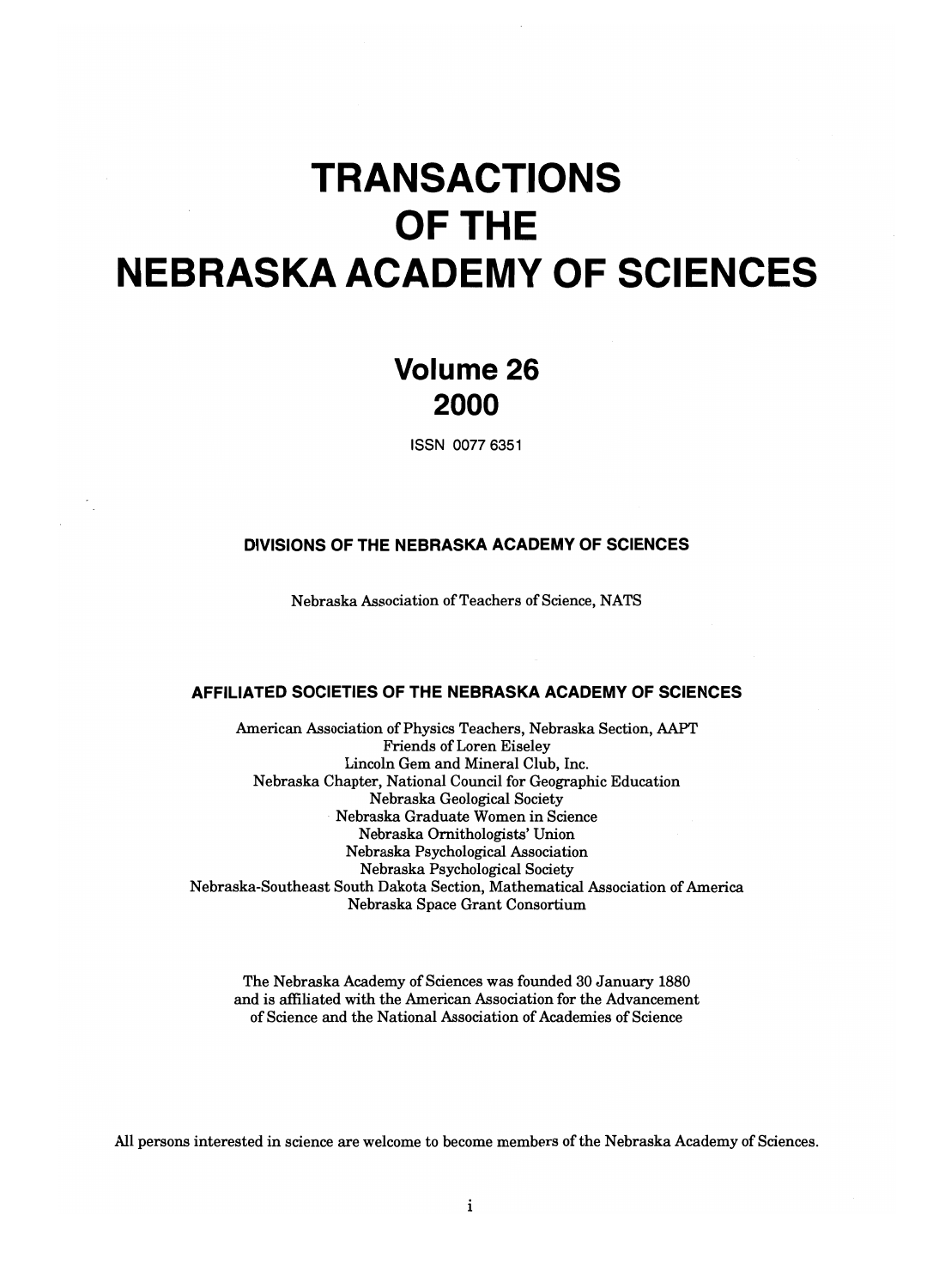### **NEBRASKA ACADEMY OF SCIENCES, INC. 302 Morrill Hall, 14th & U Streets, Lincoln, Nebraska 68588-0339 Phone (402) 472-2644**

#### **OFFICERS**

President: 2000-2001 President Elect: 2000-2001 Treasurer: 2000-2001 Secretary: 2000-2001 Councillors: 1998-2001 1999-2002 2000-2003 Nebraska Department of Education Science Consultant: Junior Academy Chair: Science Teaching: NATS President NATS Treasurer AAAS and NAAS Representative: Collegiate Academy: Biology Chemistry and Physics Long Range Planning:

Program Chairman and Editor of *PROCEEDINGS:*  Editor of *TRANSACTIONS:* 

Daniel Howell, Nebraska Wesleyan University, Lincoln Robert Reeder, Concordia University, Seward Henry E. Baumgarten, University of Nebraska-Lincoln Caroline Winchester, Wolbach High School, Wolbach James McGahan, Northwest High School, Grand Island David T. Lewis, University of Nebraska-Lincoln Ed Brogie, Laurel High School, Laurel James Woodland, Nebraska Department of Education Judy Williams, Central City Susan Koba, Omaha Public Schools Wanda Clarke, Omaha Public Schools Claire M. Oswald, College of Saint Mary, Omaha Glen Dappen, Nebraska Wesleyan University, Lincoln Scott Morgan, Dana College, Blair Claire M. Oswald, College of Saint Mary, Omaha M. Rosalind Morris, University of Nebraska-Lincoln Georgianna Van Patter, Central Community College, Hastings M. Rosalind Morris, University of Nebraska-Lincoln Robert B. Kaul, University of Nebraska-Lincoln

#### **POLICY COMMITTEE, 1999-2000**

Bellevue University, Bellevue Central Community College, Columbus, Grand Island, Hastings Chadron State College, Chadron College of Saint Mary, Omaha Concordia University, Seward Creighton University, Omaha Dana College, Blair Doane College, Crete Hastings College, Hastings McCook Community College, McCook Metropolitan Community College, Omaha Midland Lutheran College, Fremont Mid-Plains Community College, North Platte Nebraska Wesleyan University, Lincoln Northeast Community College, Norfolk Peru State College, Peru Southeast Community College, Beatrice Southeast Community College, Lincoln Union College, Lincoln University of Nebraska at Kearney University of Nebraska-Lincoln University of Nebraska at Omaha University of Nebraska Medical Center, Omaha Wayne State College, Wayne Western Nebraska Community College, Scottsbluff York College, York

Jacqueline Scholar Georgianna Van Patter Michael Leite Claire M. Oswald Kent Einspahr Joseph E. Dulka Larrie E. Stone David H. Smith Frederick Mattes

Patrick Nichols Greg Clements

William Wehrbein Kim Timperley John Hnida Robert Eddy Paul Haar Robin Vance Don Kaufman

John Shroder Thomas Rosenquist Mary Ettel David Nash Sean Cordry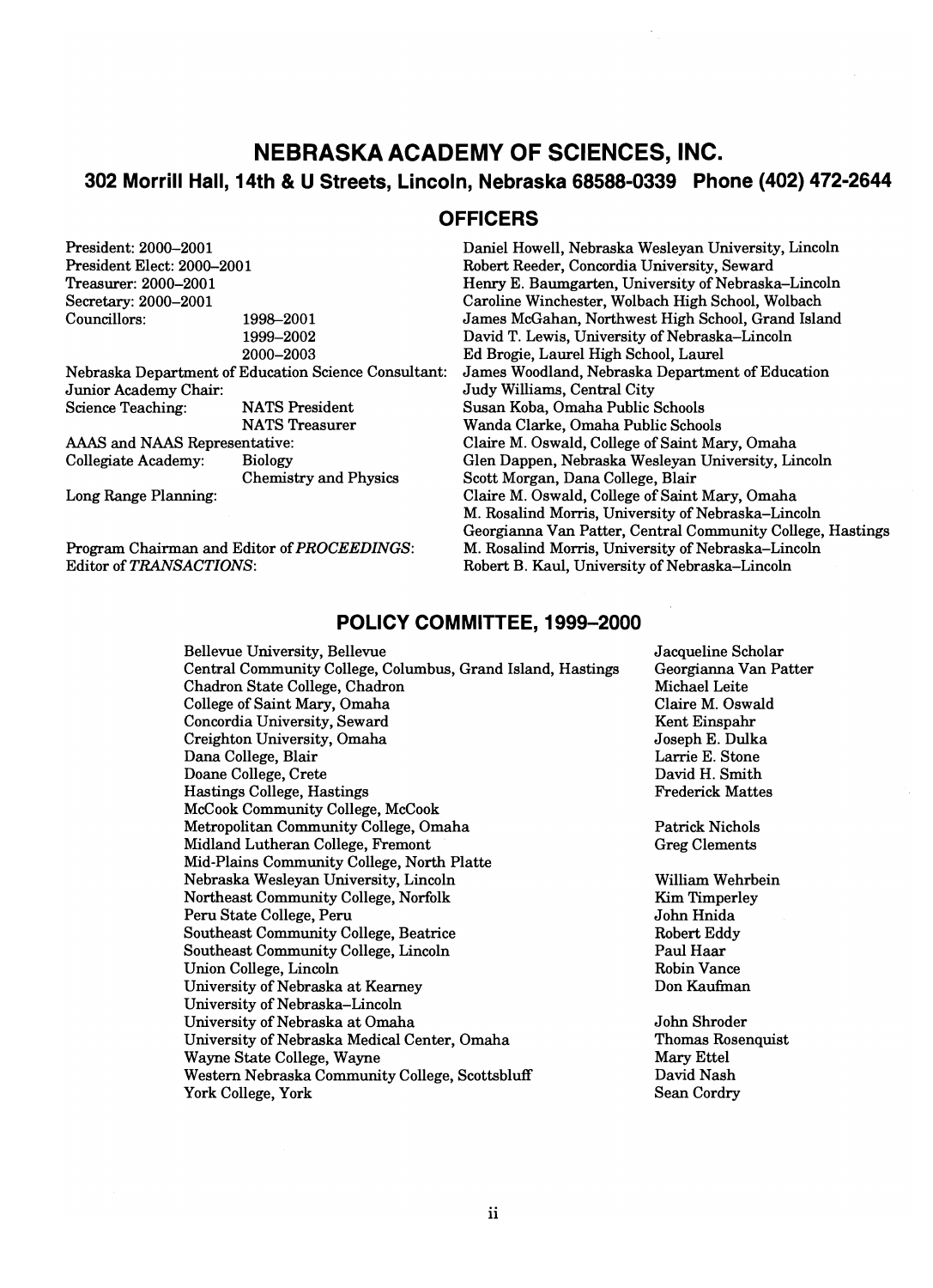# **TRANSACTIONS**  of the **NEBRASKA ACADEMY OF SCIENCES**

# Volume 26

# June 2000

### EDITORIAL CONTENTS

#### PAPERS

| A floristic study and species checklist for the Republican River Valley in Nebraska, with emphasis on plants of<br>Steven J. Rothenberger                                                   |
|---------------------------------------------------------------------------------------------------------------------------------------------------------------------------------------------|
| First record from Nebraska of the clam shrimp Eulimnadia diversa (Crustacea: Branchiopoda:<br>David S. McLeod                                                                               |
| Mitochondrial-DNA variation in pallid and shovelnose sturgeons, Scaphirhynchus (Pisces: Acipenseridae) 19<br>Richard Bischof and Allen L. Szalanski                                         |
| Danielle R. Golden, Geoffrey R. Smith, and Jessica E. Rettig                                                                                                                                |
| Royce E. Ballinger, Justin W. Meeker, and Marcus Thies                                                                                                                                      |
| Mitochondrial-DNA variation within and among wild turkey (Meleagris gallopavo) subspecies  47<br>Allen L. Szalanski, Kevin E. Church, David W. Oates, Richard Bischof, and Thomas O. Powers |
| Russell A. Benedict, Hugh H. Genoways, and Patricia W. Freeman                                                                                                                              |
| Extralimital records of the Mexican free-tailed bat (Tadarida brasiliensis mexicana) in the central United States<br>Hugh H. Genoways, Patricia W. Freeman, and Carey Grell                 |
| L. M. Landholt and Hugh H. Genoways                                                                                                                                                         |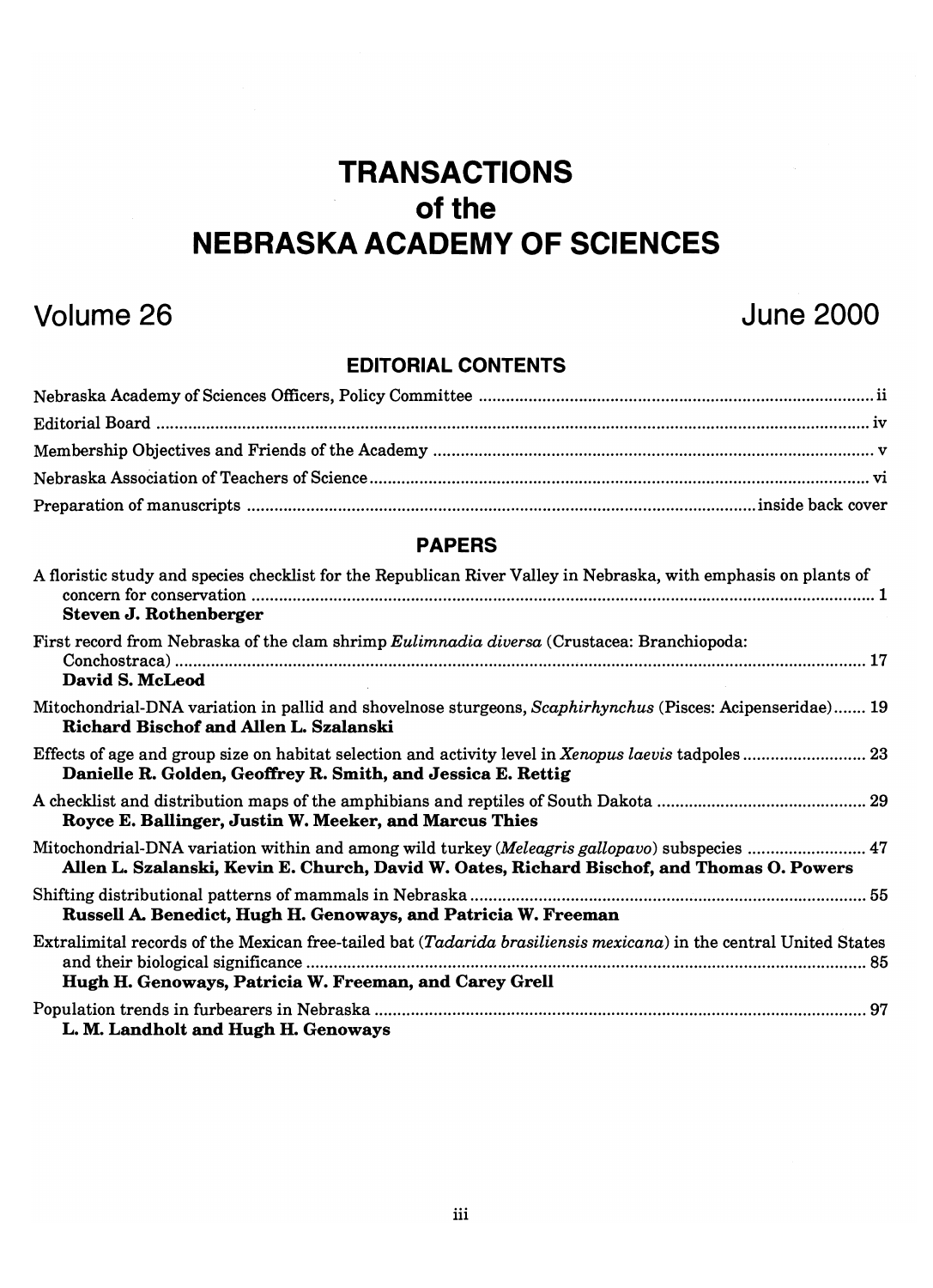#### **EDITORIAL BOARD**

| Division Editors for Proceedings |  |
|----------------------------------|--|
|                                  |  |
|                                  |  |
|                                  |  |
|                                  |  |
|                                  |  |
|                                  |  |
|                                  |  |
|                                  |  |

#### t t t

#### **EDITOR'S CORNER**

The *Transactions of the Nebraska Academy of Sciences* publishes results of original research by members of the Academy in good standing. It is indexed in *Biological Abstracts* and *Cambridge Scientific Abstracts* and is received by more than 600 libraries worldwide. Presentation of a paper at the annual meeting of the Academy is not a prerequisite or a guarantee of publication in the *Transactions.* Persons wishing to submit a paper for consideration should consult the inside back cover of this volume for information about preparation and style of manuscripts. Manuscripts are reviewed by at least two referees, including at least one from outside the author's institution. Following review by the referees and the editorial board, the author is notified whether or not the paper is accepted for publication and, if accepted, of necessary revisions.

The valued assistance of the many reviewers of manuscripts is gratefully acknowledged.

Robert B. Kaul, Editor rkaul1@unl.edu (402) 472-2715 Nebraska Academy of Sciences nebacad@Unlinfo.unl.edu 302 Morrill Hall, 14th and U Streets Lincoln, NE 68588-0339 (402) 472-2644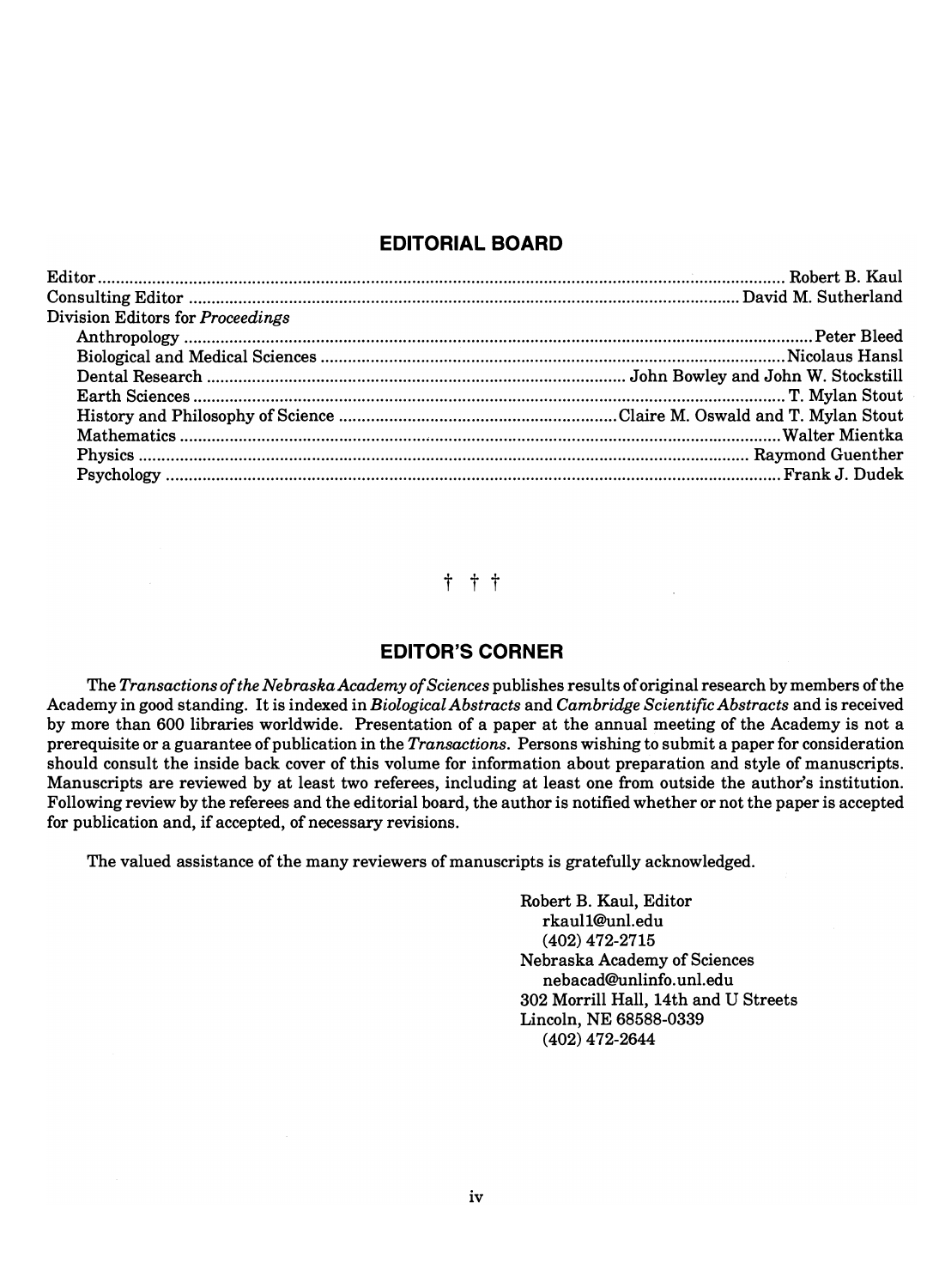#### **NEBRASKA ACADEMY OF SCIENCES, INC.**

The membership of the Academy consists of those individuals and institutions interested in science and those persons actively working and contributing to science in the State of Nebraska. It includes nonprofessional persons, as well as representatives from education, the professions, industry, and governmental agencies.

The Academy was organized in 1880 in Omaha with seventy-five charter members, and reorganized in 1891 in Lincoln. The Academy was incorporated in 1950 as a nonprofit educational institution, and it is neither a state agency nor is it sponsored by any particular university, college, or other Nebraska educational organization. In 1963, the Internal Revenue Service established the Academy's rating as "Section 501(c) (3)" of the Internal Revenue Code. The Policy Committee of the Academy is made up of one representative from each of the colleges and universities of the State.

OBJECTIVES: The objectives of the organization are to further the work of scientists and science teachers in the high schools and colleges of the state, to facilitate cooperation among them, to improve the effectiveness of science in the promotion of human welfare, and to increase public understanding and appreciation of the importance and promise of science in human progress.

RESOLUTION: The following resolution concerning our environment was recently approved by the Academy membership: "Be it resolved that the Nebraska Academy of Sciences, as the principal organization representing the scientists of the State, is greatly concerned with the deterioration of the environment. The scientific talent of Nebraska is considerable, and it is hoped that individually-collectively it may be better utilized by both State and federal agencies in addressing problems of destruction of trees, native prairie, groundwater resources and habitats."

"FRIENDS OF SCIENCE" AWARDS: These awards are given to persons who are not actively engaged in scientific teaching or research, but who have shown unusual interest in promoting science and in sponsoring scientific programs in Nebraska. The following Nebraskans have received a Friend of Science Award: Mrs. Mabel L. Criss, Omaha (1970); Dr. Walter D. Behlen, Columbus (1976); Vance D. Rogers, Lincoln (1977); George and Olivia Lincoln, Lincoln (1980); Mr. and Mrs. Thomas C. Woods, Jr., Lincoln (1981); Dr. Lewis E. Harris, Lincoln (1984); Dr. Robert W. Allington, Lincoln (1989); Florence Boring Lueninghoener, Fremont (1992); Robert B. Crosby, Lincoln (1993); Virginia Dodd Smith, Chappell (1993); Dr. Donald Othmer, Brooklyn, New York (1994); John Frey, Lincoln (1995); Elizabeth Rubendall, Lincoln (1996); Professor T. Mylan and Eunice Stout, Lincoln (1996); Francis A. Haskins, Robert B. Johnston, and M. Rosalind Morris, all Lincoln (1997), Robert B. Nelson, Lincoln (1998).

FRIENDS OF THE ACADEMY: The Academy owns three properties and accompanying endowments: the Maiben Scientific Research Center in Otoe County, from the estate of Benjamin and Rachel Corr Maiben (1959); the C. Bertrand and Marian Othmer Schultz Environmental Prairie in Webster County, deeded to the Academy by Dr. and Mrs. Schultz; and the C. Bertrand and Marian Othmer Schultz Grandview Heights Center for Environmental Study in Lancaster County (former home of the Schultz family), deeded to the Academy by Dr. Schultz (1992).

The following individuals and organizations have contributed \$100 or more during the past year to help the Academy in promoting research and teaching of science and technology in high schools, community colleges, and universities throughout Nebraska:

#### **INDIVIDUALS**

Robert W. Allington, Lincoln Marvin A. Bichel, Wakefield Dermot P. Coyne, Lincoln Francis and Dorothy Haskins, Lincoln Walter Mientka, Lincoln Morton Stelling, Lincoln

#### **ORGANIZATIONS**

Nebraska Space Grant Consortium, Omaha Welsh Products, Inc., Benicia California